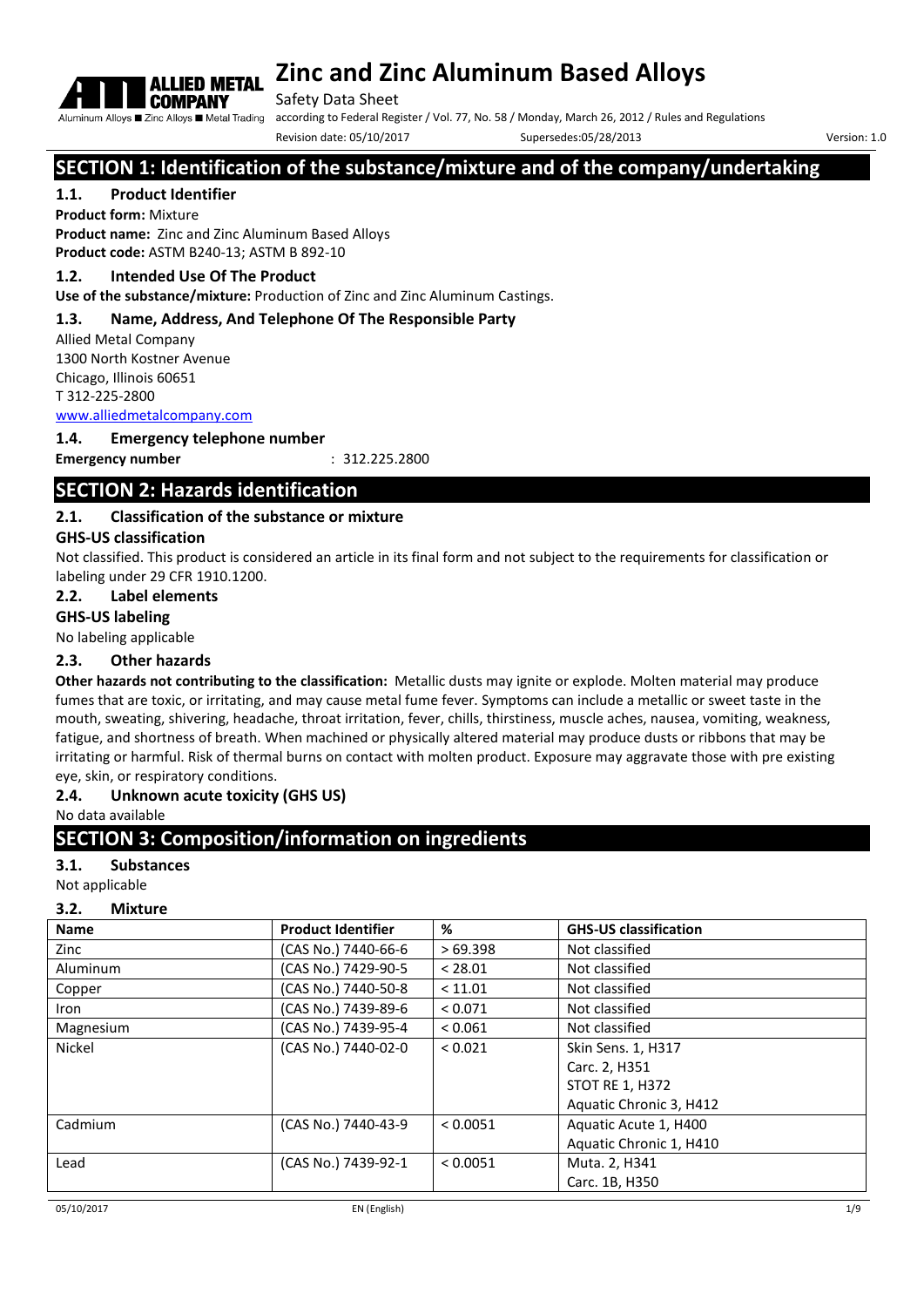Safety Data Sheet

according to Federal Register / Vol. 77, No. 58 / Monday, March 26, 2012 / Rules and Regulations

|     |                     |          | Repr. 1A, H360          |
|-----|---------------------|----------|-------------------------|
|     |                     |          | STOT RE 1, H372         |
|     |                     |          | Aquatic Acute 1, H400   |
|     |                     |          | Aquatic Chronic 1, H410 |
| Tin | (CAS No.) 7440-31-5 | < 0.0021 | Not classified          |

Full text of H-phrases: see section 16

### **SECTION 4: First aid measures**

#### **4.1. Description of first aid measures**

**First-aid measures general**: Never give anything by mouth to an unconscious person. If you feel unwell, seek medical advice (show the label where possible).

**First-aid measures after inhalation**: When symptoms occur: go into open air and ventilate suspected area. Obtain medical attention if breathing difficulty persists.

**First-aid measures after skin contact**: Remove contaminated clothing. Drench affected area with water for at least 15 minutes. Obtain medical attention if irritation persists.

**First-aid measures after eye contact**: Rinse cautiously with water for several minutes. Remove contact lenses, if present and easy to do. Continue rinsing. Obtain medical attention if pain, blinking or redness persist.

**First-aid measures after ingestion**: Rinse mouth. Do NOT induce vomiting. Obtain emergency medical attention.

#### **4.2. Most important symptoms and effects, both acute and delayed**

**Symptoms/injuries:** Risk of thermal burns on contact with molten product.

**Symptoms/injuries after inhalation:** Under normal conditions of use not expected to present a significant hazard. Under milling, or physical alteration metal dusts may be produced that cause irritation of the respiratory tract, skin, and may be harmful. Molten material may release toxic, and irritating fumes, leading to metal fume fever.

**Symptoms/injuries after skin contact:** May cause mild skin irritation. Risk of thermal burns on contact with molten product. **Symptoms/injuries after eye contact:** Direct contact with the eyes is likely irritating. Dusts caused from milling and physical alteration will likely cause eye irritation. Fumes from thermal decomposition or molten material will likely be irritating to the eyes.

**Symptoms/injuries after ingestion:** Gastrointestinal irritation. Abdominal pain. Nausea. Diarrhea.

#### **4.3. Indication of any immediate medical attention and special treatment needed**

If exposed or concerned, get medical advice and attention.

#### **SECTION 5: Firefighting measures**

#### **5.1. Extinguishing media**

**Suitable extinguishing media:** Carbon dioxide, dry chemical.

**Unsuitable extinguishing media:** If zinc dust is produced do not use water. In molten state: reacts violently with water (moisture).

#### **5.2. Special hazards arising from the substance or mixture**

**Fire hazard:** Not considered flammable but may burn at high temperatures. Dust, chips, or ribbons can be ignited more easily, by an ignition source, by improper machining, or by spontaneous combustion if finely divided and damp. Metallic dusts may ignite or explode.

**Explosion hazard:** Molten zinc may react explosively or violently on contact with water, and certain metal oxides.

**Reactivity:** Hazardous reactions will not occur under normal conditions. Metallic dusts may ignite or explode. Zinc oxides may react violently with chlorinated rubber.

#### **5.3. Advice for firefighters**

**Precautionary measures fire:** Under fire conditions, hazardous fumes will be present.

**Firefighting instructions:** Exercise caution when fighting any chemical fire.

**Protection during firefighting:** Do not enter fire area without proper protective equipment, including respiratory protection. **Other information:** Do not allow run-off from fire fighting to enter drains or water courses.

### **SECTION 6: Accidental release measures**

#### **6.1. Personal precautions, protective equipment and emergency procedures**

**General measures**: Avoid all contact with skin, eyes, or clothing. Do not breathe dust or fumes.

#### **6.1.1. For non-emergency personnel**

**Protective equipment:** Use appropriate personal protection equipment (PPE).

**Emergency procedures:** Evacuate unnecessary personnel.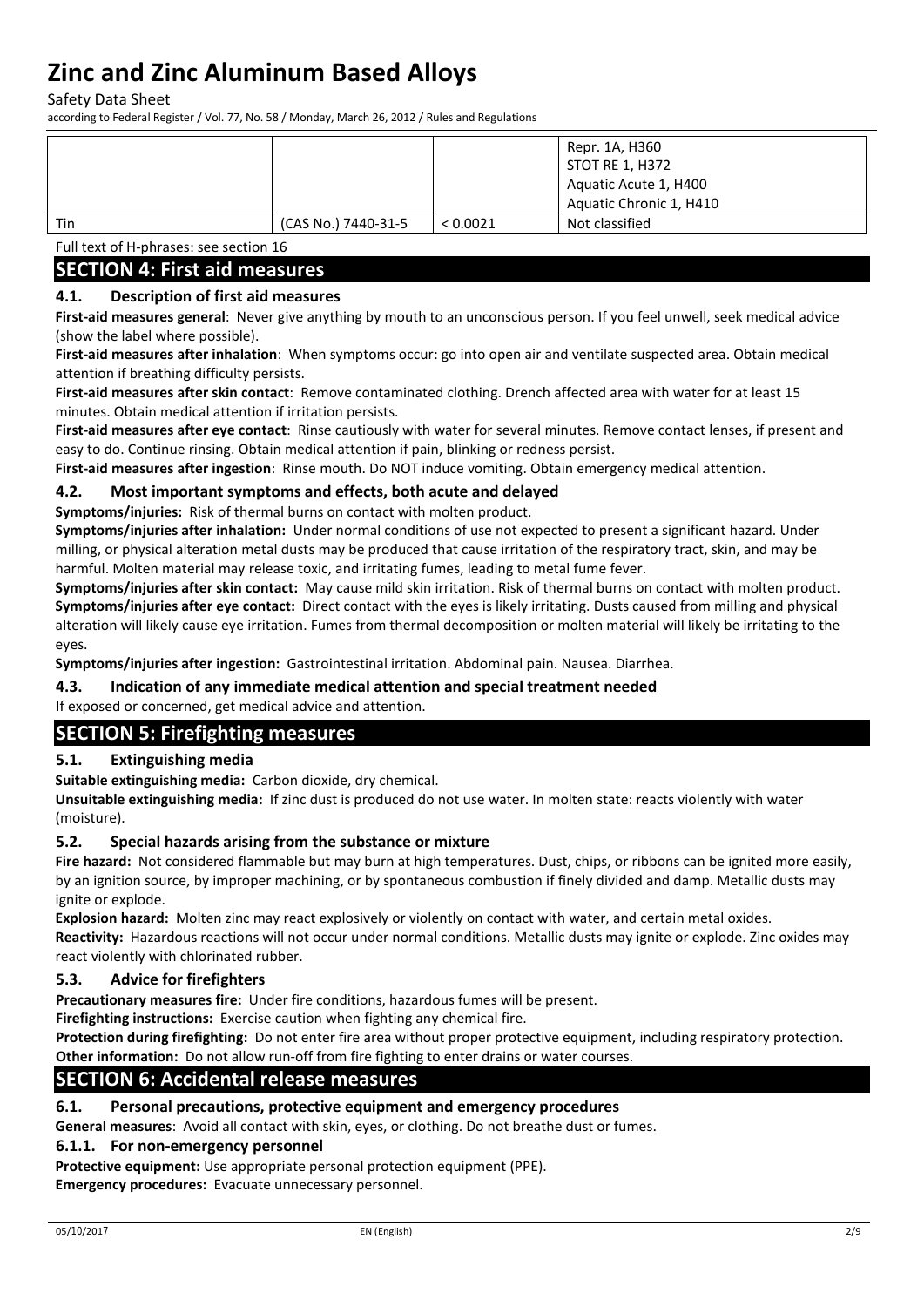Safety Data Sheet

according to Federal Register / Vol. 77, No. 58 / Monday, March 26, 2012 / Rules and Regulations

#### **6.1.2. For emergency responders**

**Protective equipment:** Equip cleanup crew with proper protection. **Emergency procedures:** Ventilate area.

# **6.2. Environmental precautions**

Prevent entry to sewers and public waters.

#### **6.3. Methods and material for containment and cleaning up**

**For containment:** If metal is in molten form allow to cool and collect as a solid. If metal is in solid form collect for remelting purposes.

**Methods for cleaning up:** Clear up spills immediately and dispose of waste safely.

#### **6.4. Reference to other sections**

See heading 8, exposure controls and personal protection.

## **SECTION 7: Handling and storage**

#### **7.1. Precautions for safe handling**

**Additional hazards when processed:** Risk of thermal burns on contact with molten product. When heated to decomposition, emits toxic fumes. When heated, material emits irritating fumes. Do not breathe dust or fumes. Avoid dust production. Do not breathe dust. Dust deposits should not be allowed to accumulate on surfaces, as these may form an explosive mixture if they are released into the atmosphere in sufficient concentration. Final product may have sharp edges.

**Precautions for safe handling:** Avoid breathing dust, fumes.

**Hygiene measures:** Handle in accordance with good industrial hygiene and safety procedures. Wash hands and other exposed areas with mild soap and water before eating, drinking, or smoking and again when leaving work. Contaminated work clothing should not be allowed out of the workplace. Wash contaminated clothing before reuse. Do not eat, drink or smoke when using this product.

#### **7.2. Conditions for safe storage, including any incompatibilities**

**Storage conditions:** Store in a dry, cool and well-ventilated place. Keep container closed when not in use. Store away from incompatible materials.

**Incompatible products:** Strong acids. Strong bases. Strong oxidizers. When molten: water. Zinc oxides may react violently with chlorinated rubber.

**Storage area:** Store locked up.

#### **7.3. Specific end use(s)**

Production of Zinc and Zinc Aluminum Castings.

## **SECTION 8: Exposure controls/personal protection**

#### **8.1. Control parameters**

|                      | Copper (7440-50-8)      |                         |  |
|----------------------|-------------------------|-------------------------|--|
| <b>USA ACGIH</b>     | ACGIH TWA $(mg/m3)$     | $0.2 \text{ mg/m}^3$    |  |
| <b>USA NIOSH</b>     | NIOSH REL (TWA) (mg/m3) | $0.1 \,\mathrm{mg/m^3}$ |  |
| <b>USA IDLH</b>      | US IDLH $(mg/m3)$       | $100 \text{ mg/m}^3$    |  |
| <b>USA OSHA</b>      | OSHA PEL (TWA) (mg/m3)  | 1 mg/m <sup>3</sup>     |  |
| Aluminum (7429-90-5) |                         |                         |  |
| <b>USA ACGIH</b>     | ACGIH TWA $(mg/m3)$     | 1 mg/ $m3$              |  |
| <b>USA NIOSH</b>     | NIOSH REL (TWA) (mg/m3) | 5 mg/ $m3$              |  |
| <b>USA OSHA</b>      | OSHA PEL (TWA) (mg/m3)  | 5 mg/ $m3$              |  |

#### **8.2. Exposure controls**

Appropriate engineering controls : Emergency eye wash fountains should be available in the immediate vicinity of any potential exposure. Ensure adequate ventilation, especially in confined areas. Avoid high dust concentration.

Personal protective equipment : Protective clothing. Gloves. Face shield. In case of dust production: protective goggles. Insufficient ventilation: wear respiratory protection.



05/10/2017 EN (English) 3/9

Materials for protective clothing : Anti-static clothing in natural material or heat resistant synthetic material.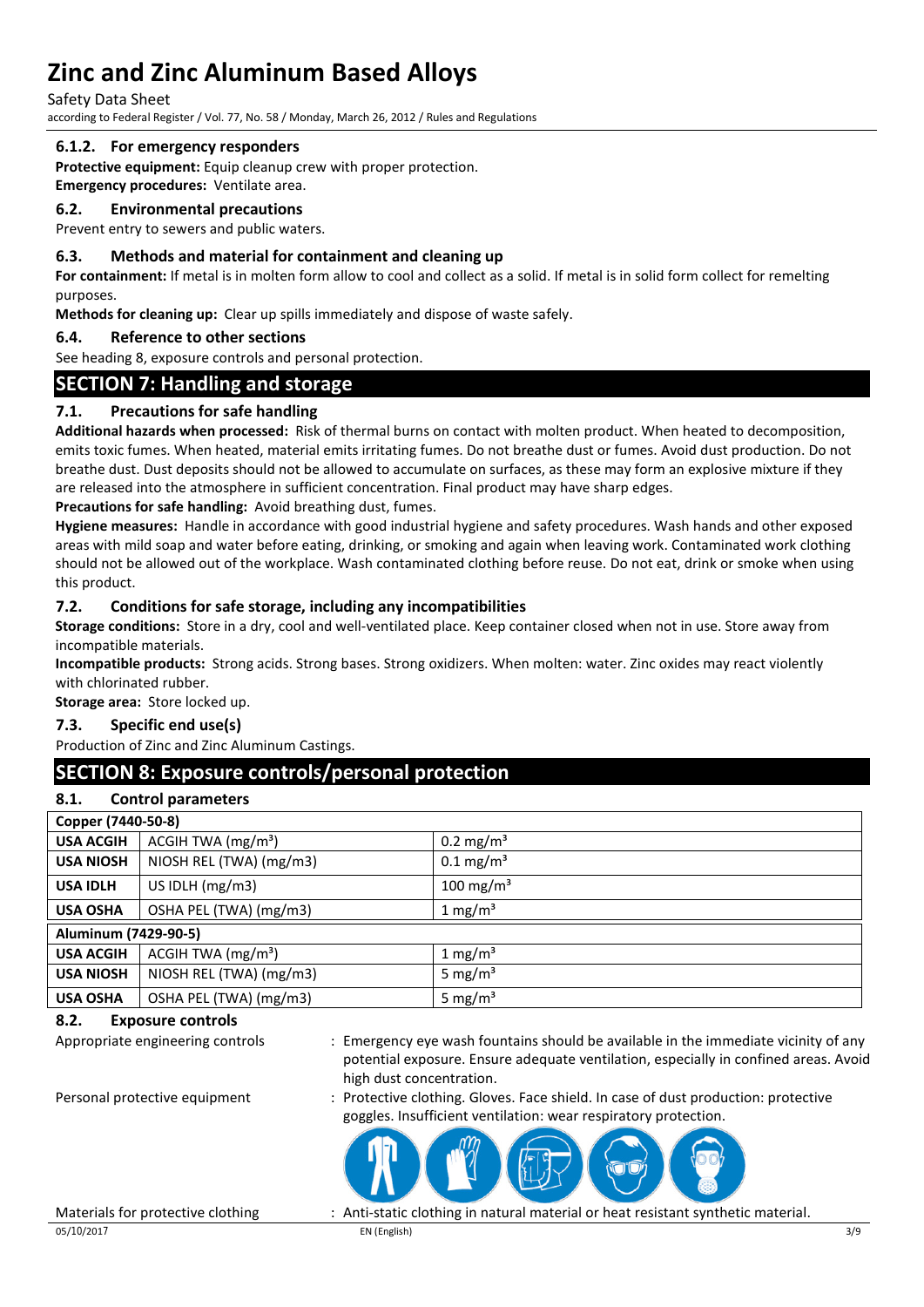Safety Data Sheet

according to Federal Register / Vol. 77, No. 58 / Monday, March 26, 2012 / Rules and Regulations

| Hand protection           | : Wear chemically resistant protective gloves. Thermal hazard protection.                                                                         |
|---------------------------|---------------------------------------------------------------------------------------------------------------------------------------------------|
| Eye protection            | : Chemical goggles or face shield.                                                                                                                |
| Skin and body protection  | : Wear hard hat, spats, and safety toe shoes.                                                                                                     |
| Respiratory protection    | : Use a NIOSH-approved respirator or self-contained breathing apparatus whenever<br>exposure may exceed established Occupational Exposure Limits. |
| Thermal hazard protection | : Protect skin and eyes from contact with molten material. If material is hot, wear<br>thermally resistant protective gloves.                     |
| Other information         | : When using, do not eat, drink or smoke.                                                                                                         |

# **SECTION 9: Physical and chemical properties**

#### **9.1. Information on basic physical and chemical properties**

| <b>Physical state</b>                      | $\ddot{\cdot}$ | Solid                        |
|--------------------------------------------|----------------|------------------------------|
| Appearance                                 |                | Solid. Silvery. Metallic.    |
| Odour                                      |                | Odorless.                    |
| <b>Odour threshold</b>                     |                | No data available            |
| рH                                         |                | No data available            |
| Relative evaporation rate (butylacetate=1) |                | No data available            |
| <b>Melting point</b>                       |                | 419.53 °C (787.15°F)         |
| <b>Freezing point</b>                      |                | No data available            |
| <b>Boiling point</b>                       |                | 907 °C (1665°F)              |
| <b>Flash Point</b>                         |                | No data available            |
| <b>Auto-ignition temperature</b>           |                | No data available            |
| <b>Decomposition Temperature</b>           |                | No data available            |
| Flammability (solid, gas)                  |                | No data available            |
| Vapour pressure                            |                | No data available            |
| Relative vapour density at 20 °C           |                | No data available            |
| <b>Relative density</b>                    |                | No data available            |
| <b>Specific gravity</b>                    |                | 7.14g/cm <sup>3</sup>        |
| <b>Solubility</b>                          |                | No data available            |
| Log Pow                                    |                | No data available            |
| Log Kow                                    |                | No data available            |
| <b>Viscosity</b>                           |                | Liquid at 419°C, 0.00385 N/m |
| <b>Explosive properties</b>                |                | No data available            |
| <b>Oxidising properties</b>                |                | No data available            |
| <b>Explosive limits</b>                    |                | Not applicable               |
|                                            |                |                              |

**9.2. Other information** No additional information available

### **SECTION 10: Stability and reactivity**

**Reactivity** Hazardous reactions will not occur under normal conditions. Metallic dusts may ignite or explode. Zinc oxides may react violently with chlorinated rubber.

**Chemical Stability** Stable under normal conditions.

**Possibility Of Hazardous Reactions** Hazardous polymerization will not occur. In molten state: reacts violently with water (moisture).

**Conditions To Avoid** Extremely high or low temperatures. Incompatible materials. Avoid creating or spreading dust.

**Incompatible Materials** Strong acids. Strong bases. Strong oxidizers. When molten: water. Zinc oxides may react violently with chlorinated rubber.

**Hazardous Decomposition Products** Metal oxides. Fumes. Inhalation of fumes may cause metal fume fever. Hydrogen.

### **SECTION 11: Toxicological information**

**11.1. Information on toxicological effects**

Acute toxicity in the contract of the classified in the classified in the classified in the classified in the contract of the contract of the contract of the contract of the contract of the contract of the contract of the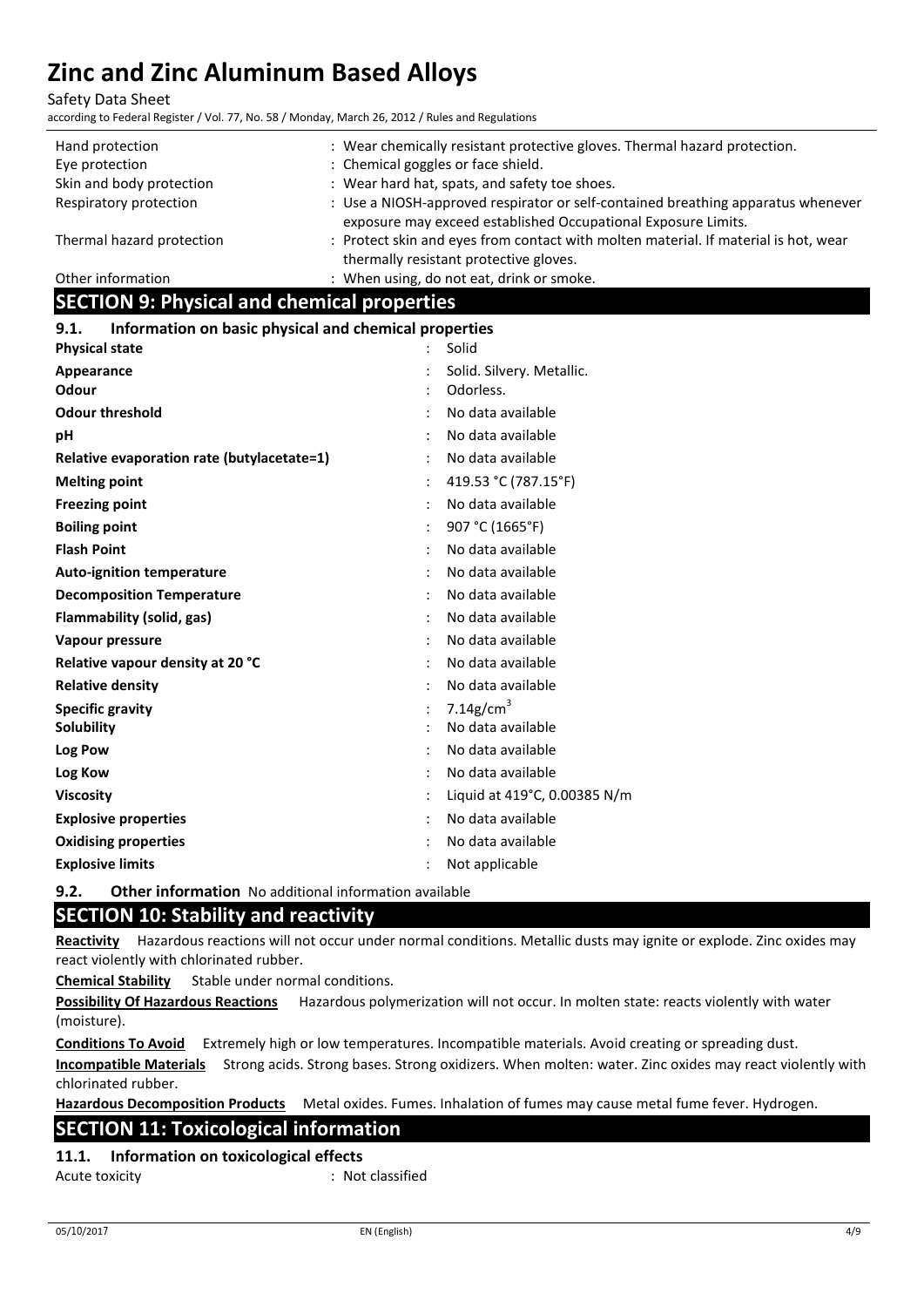Safety Data Sheet

according to Federal Register / Vol. 77, No. 58 / Monday, March 26, 2012 / Rules and Regulations

| Cadmium (7440-43-9)                                             |              |  |  |
|-----------------------------------------------------------------|--------------|--|--|
| LD50 oral rat                                                   | 2330 mg/kg   |  |  |
| Nickel (7440-02-0)                                              |              |  |  |
| LD50 oral rat                                                   | > 9000 mg/kg |  |  |
| Iron (7439-89-6)                                                |              |  |  |
| LD50 oral rat                                                   | 984 mg/kg    |  |  |
| ATE (oral)                                                      | 984 mg/kg    |  |  |
| <b>Magnesium (7439-95-4)</b>                                    |              |  |  |
| LD50 oral rat                                                   | 230 mg/kg    |  |  |
| Skin corrosion/irritation: Not classified                       |              |  |  |
| Serious eye damage/irritation: Not classified                   |              |  |  |
| Respiratory or skin sensitisation: Not classified               |              |  |  |
| Germ cell mutagenicity: Not classified                          |              |  |  |
| Carcinogenicity: Not classified                                 |              |  |  |
| Cadmium (7440-43-9)                                             |              |  |  |
| <b>IARC</b> group                                               | $\mathbf{1}$ |  |  |
| <b>National Toxicity Program (NTP) Status</b><br>$\overline{2}$ |              |  |  |
| Nickel (7440-02-0)                                              |              |  |  |
| <b>IARC</b> group                                               | 2B           |  |  |
| <b>National Toxicity Program (NTP) Status</b>                   | 3            |  |  |
| Lead (7439-92-1)                                                |              |  |  |
| <b>IARC</b> group                                               | 2A           |  |  |
| <b>National Toxicity Program (NTP) Status</b>                   | 3            |  |  |

**Reproductive toxicity**: Not classified

**Specific target organ toxicity (single exposure)**: Not classified

#### **Specific target organ toxicity (repeated exposure):** Not classified

#### **Aspiration hazard:** Not classified

**Symptoms/injuries after inhalation:** Under normal conditions of use not expected to present a significant hazard. Under milling, or physical alteration metal dusts may be produced that cause irritation of the respiratory tract, skin, and may be harmful. Molten material may release toxic, and irritating fumes, leading to metal fume fever.

**Symptoms/injuries after skin contact:** May cause mild skin irritation. Risk of thermal burns on contact with molten product. **Symptoms/injuries after eye contact:** Direct contact with the eyes is likely irritating. Dusts caused from milling and physical alteration will likely cause eye irritation. Fumes from thermal decomposition or molten material will likely be irritating to the eyes.

**Symptoms/injuries after ingestion:** Gastrointestinal irritation. Abdominal pain. Nausea. Diarrhea.

### **SECTION 12: Ecological information**

#### **12.1. Toxicity**

**Ecology - general** : Do not flush down sewers.

| Cadmium (7440-43-9)                   |                                                                                    |
|---------------------------------------|------------------------------------------------------------------------------------|
| LC50 fishes 1                         | 0.003 mg/l (Exposure time: 96 h - Species: Oncorhynchus mykiss [flow-through])     |
| EC50 Daphnia 1                        | 0.0244 mg/l (Exposure time: 48 h - Species: Daphnia magna [Static])                |
| LC50 fish 2                           | 0.006 mg/l (Exposure time: 96 h - Species: Oncorhynchus mykiss [static])           |
| Nickel (7440-02-0)                    |                                                                                    |
| LC50 fishes 1                         | > 100 mg/l (Exposure time: 96 h - Species: Brachydanio rerio)                      |
| EC50 Daphnia 1                        | > 100 mg/l (Exposure time: 48 h - Species: Daphnia magna)                          |
| EC50 other aquatic organisms 1        | 0.18 mg/l (Exposure time: 72 h - Species: Pseudokirchneriella subcapitata)         |
| LC50 fish 2                           | 1.3 mg/l (Exposure time: 96 h - Species: Cyprinus carpio [semi-static])            |
| <b>EC50 Daphnia 2</b>                 | 1 mg/l (Exposure time: 48 h - Species: Daphnia magna [Static])                     |
| <b>EC50 other aquatic organisms 2</b> | 0.174 - 0.311 mg/l (Exposure time: 96 h - Species: Pseudokirchneriella subcapitata |
|                                       | [static])                                                                          |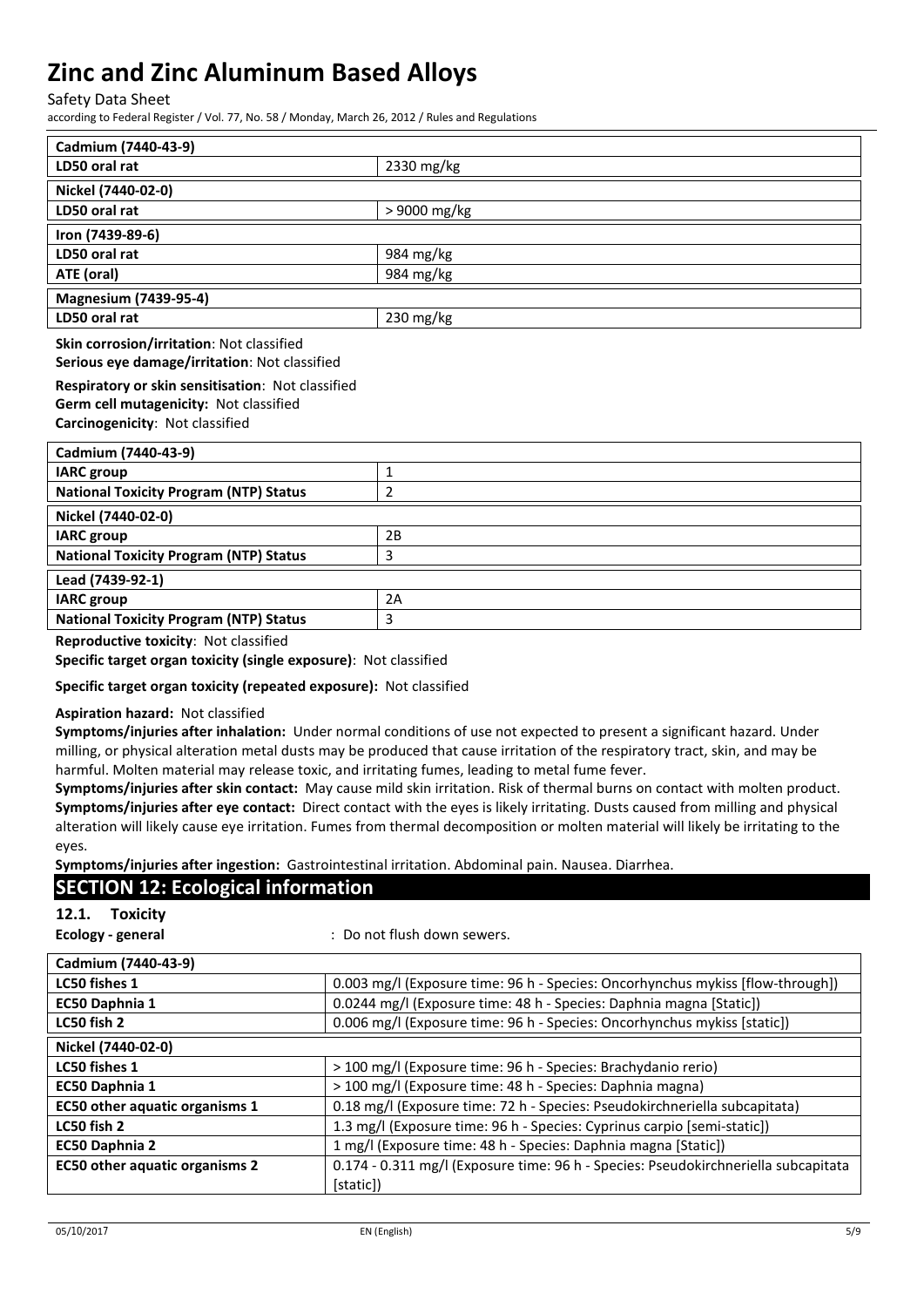Safety Data Sheet

according to Federal Register / Vol. 77, No. 58 / Monday, March 26, 2012 / Rules and Regulations

| Zinc (7440-66-6)                      |                                                                                                   |  |
|---------------------------------------|---------------------------------------------------------------------------------------------------|--|
| LC50 fishes 1                         | 2.16 - 3.05 mg/l (Exposure time: 96 h - Species: Pimephales promelas [flow-<br>through])          |  |
| EC50 Daphnia 1                        | 0.139 - 0.908 mg/l (Exposure time: 48 h - Species: Daphnia magna [Static])                        |  |
| <b>EC50 other aquatic organisms 1</b> | 0.11 - 0.271 mg/l (Exposure time: 96 h - Species: Pseudokirchneriella subcapitata<br>[static])    |  |
| LC50 fish 2                           | 0.211 - 0.269 mg/l (Exposure time: 96 h - Species: Pimephales promelas [semi-<br>static])         |  |
| <b>EC50 other aquatic organisms 2</b> | 0.09 - 0.125 mg/l (Exposure time: 72 h - Species: Pseudokirchneriella subcapitata<br>[static])    |  |
| Lead (7439-92-1)                      |                                                                                                   |  |
| LC50 fishes 1                         | 0.44 mg/l (Exposure time: 96 h - Species: Cyprinus carpio [semi-static])                          |  |
| EC50 Daphnia 1                        | 600 µg/l (Exposure time: 48 h - Species: water flea)                                              |  |
| LC50 fish 2                           | 1.17 mg/l (Exposure time: 96 h - Species: Oncorhynchus mykiss [flow-through])                     |  |
| Copper (7440-50-8)                    |                                                                                                   |  |
| LC50 fishes 1                         | 0.0068 - 0.0156 mg/l (Exposure time: 96 h - Species: Pimephales promelas)                         |  |
| EC50 Daphnia 1                        | 0.03 mg/l (Exposure time: 48 h - Species: Daphnia magna [Static])                                 |  |
| <b>EC50 other aquatic organisms 1</b> | 0.0426 - 0.0535 mg/l (Exposure time: 72 h - Species: Pseudokirchneriella<br>subcapitata [static]) |  |
| LC50 fish 2                           | < 0.3 mg/l (Exposure time: 96 h - Species: Pimephales promelas [static])                          |  |
| <b>EC50 other aquatic organisms 2</b> | 0.031 - 0.054 mg/l (Exposure time: 96 h - Species: Pseudokirchneriella subcapitata<br>[static])   |  |
| Iron (7439-89-6)                      |                                                                                                   |  |
| LC50 fishes 1                         | 13.6 mg/l (Exposure time: 96 h - Species: Morone saxatilis [static])                              |  |
| LC50 fish 2                           | 0.56 mg/l (Exposure time: 96 h - Species: Cyprinus carpio [semi-static])                          |  |

### **12.2. Persistence and degradability**

| <b>Zinc and Zinc Aluminum Based Alloys</b>                         |  |  |  |
|--------------------------------------------------------------------|--|--|--|
| Persistence and degradability<br>Not established.                  |  |  |  |
| Copper (7440-50-8)                                                 |  |  |  |
| <b>Persistence and degradability</b><br>Not readily biodegradable. |  |  |  |
| <b>Bioaccumulative potential</b><br>12.3.                          |  |  |  |
| <b>Zinc and Zinc Aluminum Based Alloys</b>                         |  |  |  |
| <b>Bioaccumulative potential</b><br>Not established.               |  |  |  |

**12.4. Mobility in soil** No additional information available

#### **12.5. Other adverse effects**

**Other information intervalled in the environment.** The environment.

### **SECTION 13: Disposal considerations**

#### **13.1. Waste treatment methods**

**Sewage disposal recommendations:** Do not empty into drains; dispose of this material and its container in a safe way. **Waste disposal recommendations:** Dispose of waste material in accordance with all local, regional, national, and international regulations.

### **SECTION 14: Transport information**

In accordance with ICAO/IATA/DOT/TDG

#### **14.1. UN number** Not regulated for transport

#### **14.2. UN proper shipping name** Not regulated for transport

#### **14.3. Additional information**

**Other information** : **Not regulated for transport**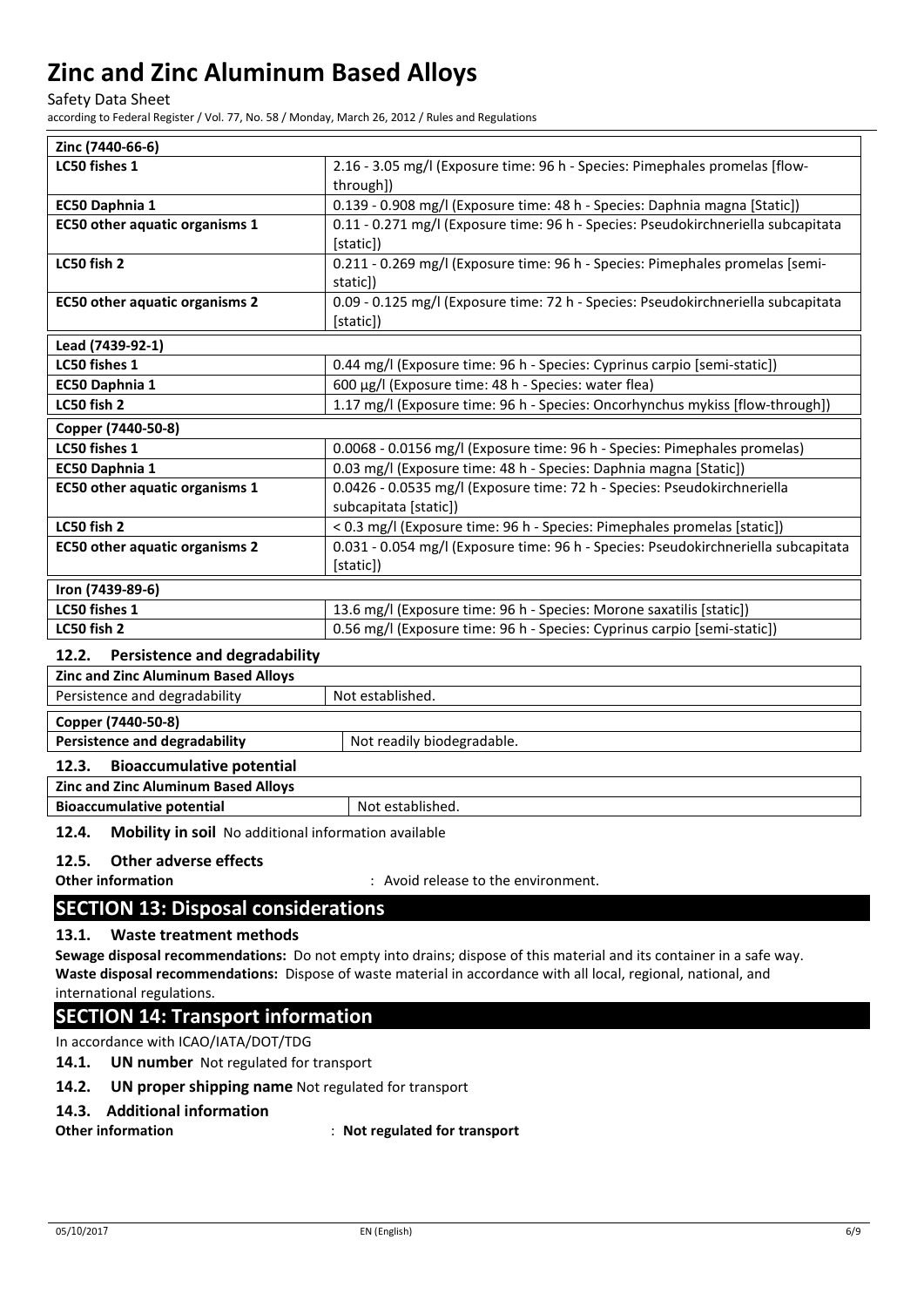Safety Data Sheet

according to Federal Register / Vol. 77, No. 58 / Monday, March 26, 2012 / Rules and Regulations

#### **Overland transport** Not regulated for transport **Transport by sea** Not regulated for transport **Air transport** Not regulated for transport **SECTION 15: Regulatory information 15.1. US Federal regulations Cadmium (7440-43-9)** Listed on the United States TSCA (Toxic Substances Control Act) inventory Listed on SARA Section 313 (Specific toxic chemical listings) **SARA Section 313 - Emission Reporting**  $\begin{bmatrix} 0.1 % 0.1 % \end{bmatrix}$ **Tin (7440-31-5)** Listed on the United States TSCA (Toxic Substances Control Act) inventory **Nickel (7440-02-0)** Listed on the United States TSCA (Toxic Substances Control Act) inventory Listed on SARA Section 313 (Specific toxic chemical listings) **RQ (Reportable quantity, section 304 of EPA's List of Lists) :** 100 lb (only applicable if particles are  $<$  100  $\mu$ m) **SARA Section 313 - Emission Reporting 10.1 % Zinc (7440-66-6)** Listed on the United States TSCA (Toxic Substances Control Act) inventory Listed on SARA Section 313 (Specific toxic chemical listings) **SARA Section 313 - Emission Reporting The CHALL** 1.0 % (dust or fume only) **Lead (7439-92-1)** Listed on the United States TSCA (Toxic Substances Control Act) inventory Listed on SARA Section 313 (Specific toxic chemical listings) **SARA Section 313 - Emission Reporting 6 0.1 % Copper (7440-50-8)** Listed on the United States TSCA (Toxic Substances Control Act) inventory Listed on SARA Section 313 (Specific toxic chemical listings) **SARA Section 313 - Emission Reporting**  $\begin{array}{|c|c|c|c|c|c|}\n\hline\n\text{SARA} & 313 & -\text{Emission Reporting} \\
\hline\n\end{array}$ **Iron (7439-89-6)** Listed on the United States TSCA (Toxic Substances Control Act) inventory **Aluminum (7429-90-5)** Listed on the United States TSCA (Toxic Substances Control Act) inventory Listed on SARA Section 313 (Specific toxic chemical listings) **SARA Section 313 - Emission Reporting 1.0 % (dust or fume only) Magnesium (7439-95-4)** Listed on the United States TSCA (Toxic Substances Control Act) inventory

#### **15.2. US State regulations**

| Cadmium (7440-43-9)                                          |                                                             |
|--------------------------------------------------------------|-------------------------------------------------------------|
| U.S. - California - Proposition 65 - Carcinogens List        | WARNING: This product contains chemicals known to the State |
|                                                              | of California to cause cancer.                              |
| U.S. - California - Proposition 65 - Developmental Toxicity  | WARNING: This product contains chemicals known to the State |
|                                                              | of California to cause birth defects.                       |
| U.S. - California - Proposition 65 - Reproductive Toxicity - | WARNING: This product contains chemicals known to the State |
| <b>Male</b>                                                  | of California to cause (Male) reproductive harm.            |
| Nickel (7440-02-0)                                           |                                                             |
| U.S. - California - Proposition 65 - Carcinogens List        | WARNING: This product contains chemicals known to the State |
|                                                              | of California to cause cancer.                              |
| Lead (7439-92-1)                                             |                                                             |
| U.S. - California - Proposition 65 - Carcinogens List        | WARNING: This product contains chemicals known to the State |
|                                                              | of California to cause cancer.                              |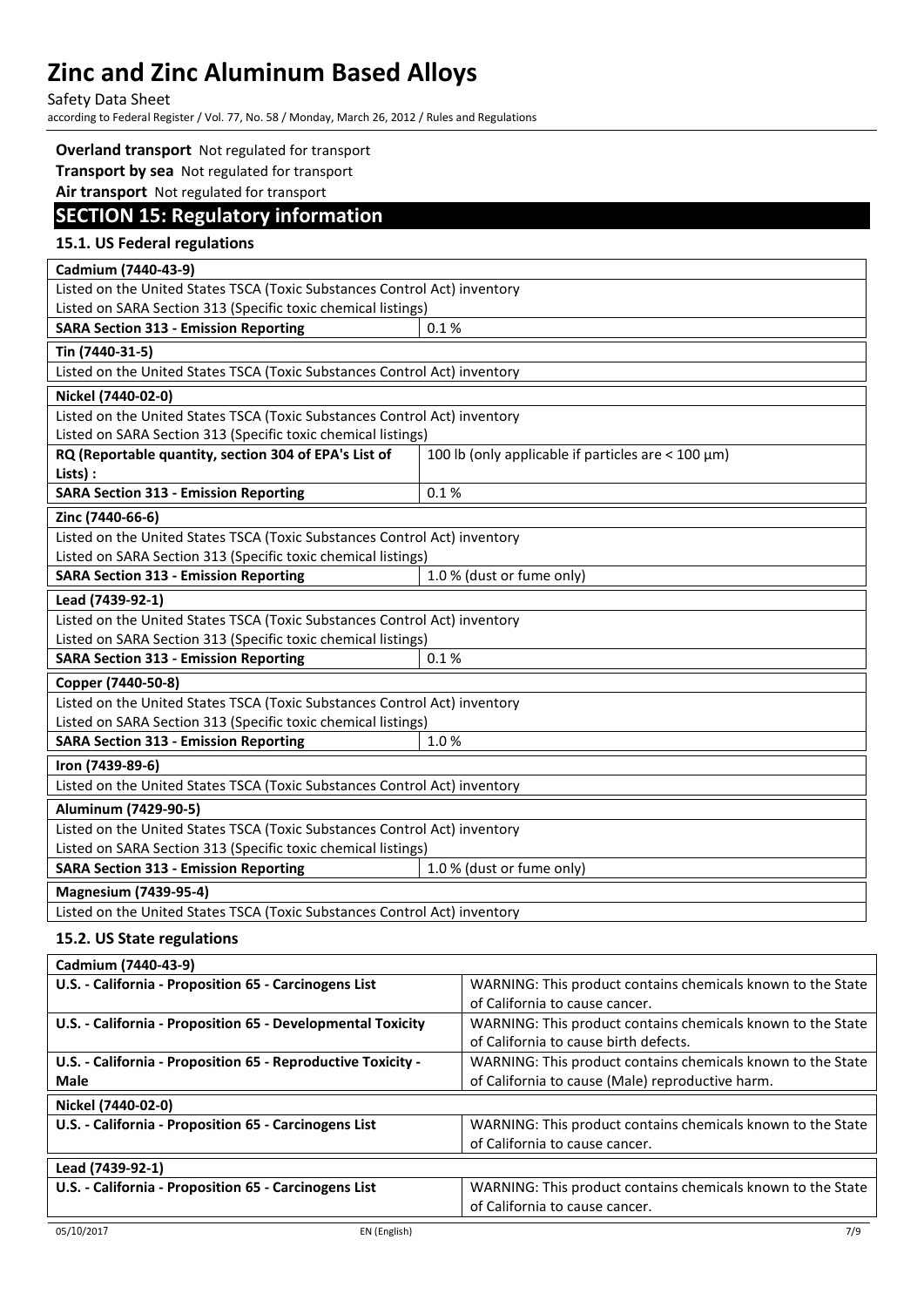Safety Data Sheet

according to Federal Register / Vol. 77, No. 58 / Monday, March 26, 2012 / Rules and Regulations

|               | U.S. - California - Proposition 65 - Developmental Toxicity                                                  | WARNING: This product contains chemicals known to the State<br>of California to cause birth defects.              |
|---------------|--------------------------------------------------------------------------------------------------------------|-------------------------------------------------------------------------------------------------------------------|
| <b>Female</b> | U.S. - California - Proposition 65 - Reproductive Toxicity -                                                 | WARNING: This product contains chemicals known to the State<br>of California to cause (Female) reproductive harm. |
| <b>Male</b>   | U.S. - California - Proposition 65 - Reproductive Toxicity -                                                 | WARNING: This product contains chemicals known to the State<br>of California to cause (Male) reproductive harm.   |
|               | Cadmium (7440-43-9)                                                                                          |                                                                                                                   |
|               | U.S. - Massachusetts - Right To Know List                                                                    |                                                                                                                   |
|               | U.S. - New Jersey - Right to Know Hazardous Substance List<br>U.S. - Pennsylvania - RTK (Right to Know) List |                                                                                                                   |
|               | Tin (7440-31-5)                                                                                              |                                                                                                                   |
|               | U.S. - Massachusetts - Right To Know List                                                                    |                                                                                                                   |
|               | U.S. - New Jersey - Right to Know Hazardous Substance List                                                   |                                                                                                                   |
|               | U.S. - Pennsylvania - RTK (Right to Know) List                                                               |                                                                                                                   |
|               | Nickel (7440-02-0)                                                                                           |                                                                                                                   |
|               | U.S. - Massachusetts - Right To Know List                                                                    |                                                                                                                   |
|               | U.S. - New Jersey - Right to Know Hazardous Substance List                                                   |                                                                                                                   |
|               | U.S. - Pennsylvania - RTK (Right to Know) List                                                               |                                                                                                                   |
|               | Zinc (7440-66-6)                                                                                             |                                                                                                                   |
|               | U.S. - Massachusetts - Right To Know List                                                                    |                                                                                                                   |
|               | U.S. - New Jersey - Right to Know Hazardous Substance List                                                   |                                                                                                                   |
|               | U.S. - Pennsylvania - RTK (Right to Know) List                                                               |                                                                                                                   |
|               | Lead (7439-92-1)                                                                                             |                                                                                                                   |
|               | U.S. - Massachusetts - Right To Know List                                                                    |                                                                                                                   |
|               | U.S. - New Jersey - Right to Know Hazardous Substance List                                                   |                                                                                                                   |
|               | U.S. - Pennsylvania - RTK (Right to Know) List                                                               |                                                                                                                   |
|               | Copper (7440-50-8)                                                                                           |                                                                                                                   |
|               | U.S. - Massachusetts - Right To Know List                                                                    |                                                                                                                   |
|               | U.S. - New Jersey - Right to Know Hazardous Substance List                                                   |                                                                                                                   |
|               | U.S. - Pennsylvania - RTK (Right to Know) List                                                               |                                                                                                                   |
|               | Aluminum (7429-90-5)                                                                                         |                                                                                                                   |
|               | U.S. - Massachusetts - Right To Know List                                                                    |                                                                                                                   |
|               | U.S. - New Jersey - Right to Know Hazardous Substance List<br>U.S. - Pennsylvania - RTK (Right to Know) List |                                                                                                                   |
|               |                                                                                                              |                                                                                                                   |
|               | <b>Magnesium (7439-95-4)</b>                                                                                 |                                                                                                                   |
|               | U.S. - Massachusetts - Right To Know List<br>U.S. - New Jersey - Right to Know Hazardous Substance List      |                                                                                                                   |
|               | U.S. - Pennsylvania - RTK (Right to Know) List                                                               |                                                                                                                   |
|               | <b>SECTION 16: Other information</b>                                                                         |                                                                                                                   |
|               | <b>Other information</b>                                                                                     | : This document has been prepared in accordance with the SDS                                                      |
|               |                                                                                                              | requirements of the OSHA Hazard Communication Standard 29 CFR<br>1910.1200.                                       |
|               |                                                                                                              | This product is considered an article in its final form and not subject                                           |
|               |                                                                                                              | to the requirements for classification or labeling under 29 CFR<br>1910.1200.                                     |
|               | <b>GHS Full Text Phrases:</b>                                                                                |                                                                                                                   |
|               | Carc. 1B                                                                                                     | Carcinogenicity Category 1B                                                                                       |
|               | Carc. 2                                                                                                      | Carcinogenicity Category 2                                                                                        |
|               | Muta. 2                                                                                                      | Germ cell mutagenicity Category 2                                                                                 |
|               | Repr. 1A                                                                                                     | Toxic to reproduction Category 1A                                                                                 |
|               | Aquatic Acute 1                                                                                              | Hazardous to the aquatic environment - Acute Hazard Category 1                                                    |

Aquatic Chronic 1 Hazardous to the aquatic environment - Chronic Hazard Category 1